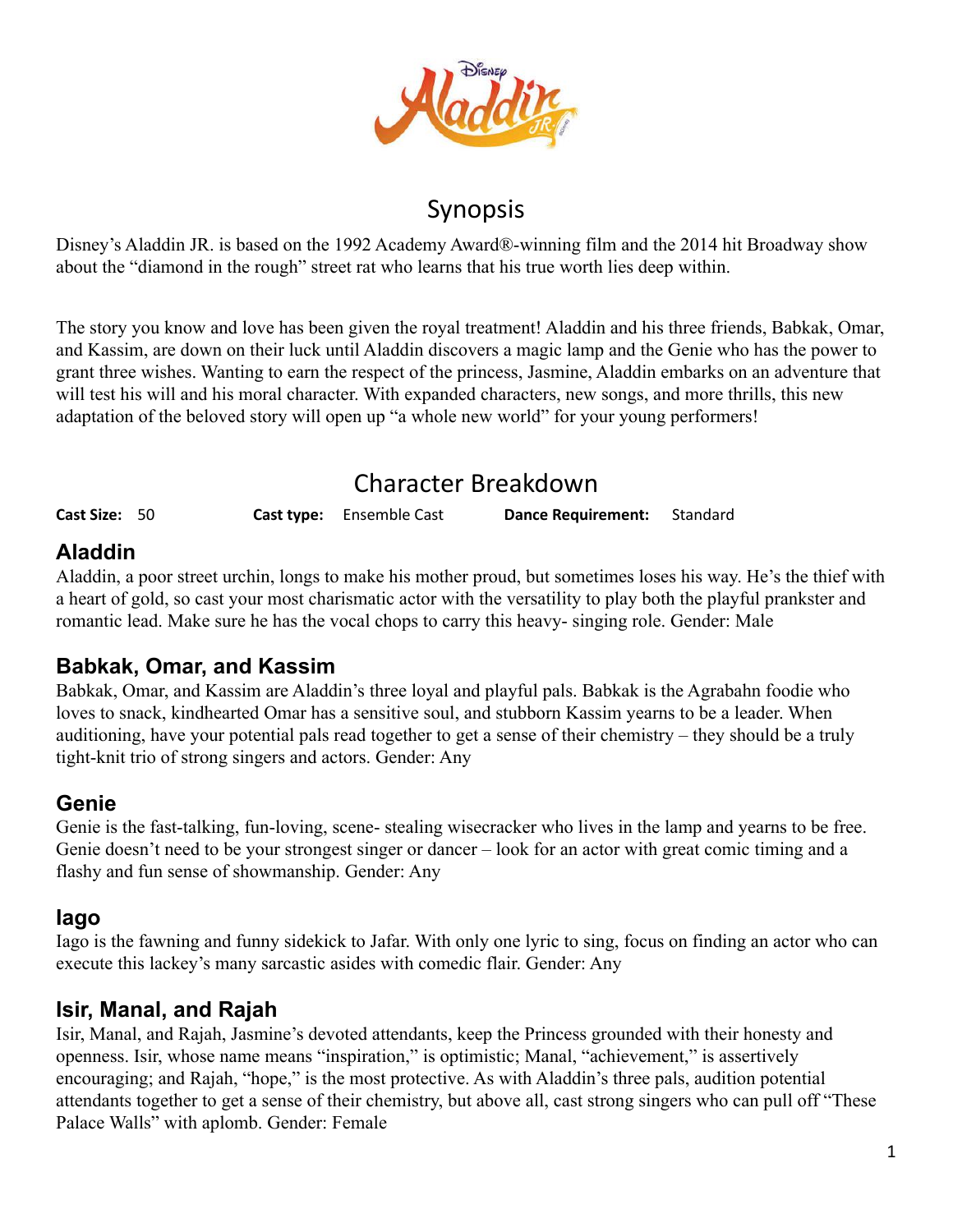### **Jafar**

Jafar is the power-hungry and crooked Grand Vizier. Cast a strong actor who can sing and portray both sides of Jafar's two-faced personality – loyal advisor to the Sultan and scheming villain – as well as pull off delicious comedic moments with his lackey, Iago. Gender: Male

### **Jasmine**

Jasmine, the Princess of Agrabah, longs to experience the world outside the palace walls. Curious and assertive, she knows what she wants and craves the freedom to make her own choices. Cast a strong actor and singer who can portray both the romantic lead and a young woman caught between her responsibilities to her people and to herself. Gender: Female

### **Sultan**

Sultan, the warm-hearted ruler who dotes on his daughter, is committed to upholding the ancient laws of Agrabah. With only a single lyric to sing, focus on casting an actor who can play this father figure convincingly. Gender: Male

### **Agrabahns**

Agrabahns are the citizens of Agrabah who help to create the bustling marketplace – merchants, shoppers, beggars, guards, etc. Included in this ensemble are the following featured roles:

• The Beggars (3) are a small group with whom Aladdin briefly interacts. Feel free to cast more beggars than the three who have scripted lines.

• The Apple Vendor is a merchant who reviles the beggars and from whom Jasmine unintentionally steals an apple.

• The Fortune Teller unwittingly helps Aladdin escape the guards in "One Jump Ahead."

• The Shop Owner is a marketplace vendor from whom Aladdin steals bread.

• Razoul, the rough and commanding head of the palace guards, answers to Jafar. Cast a performer who can portray an intimidating leader.

• The Guards (2) follow Razoul's orders. While there are only two speaking roles, feel free to include as many additional guards as you like in your production, who can help Razoul defend the palace during "High Adventure."

Gender: Any

### **Prince Abdullah**

Prince Abdullah is one of Princess Jasmine's haughty and arrogant suitors. Gender: Male

### **Attendants**

The Attendants (2) accompany Prince Abdullah on his journey to Agrabah. Gender: Any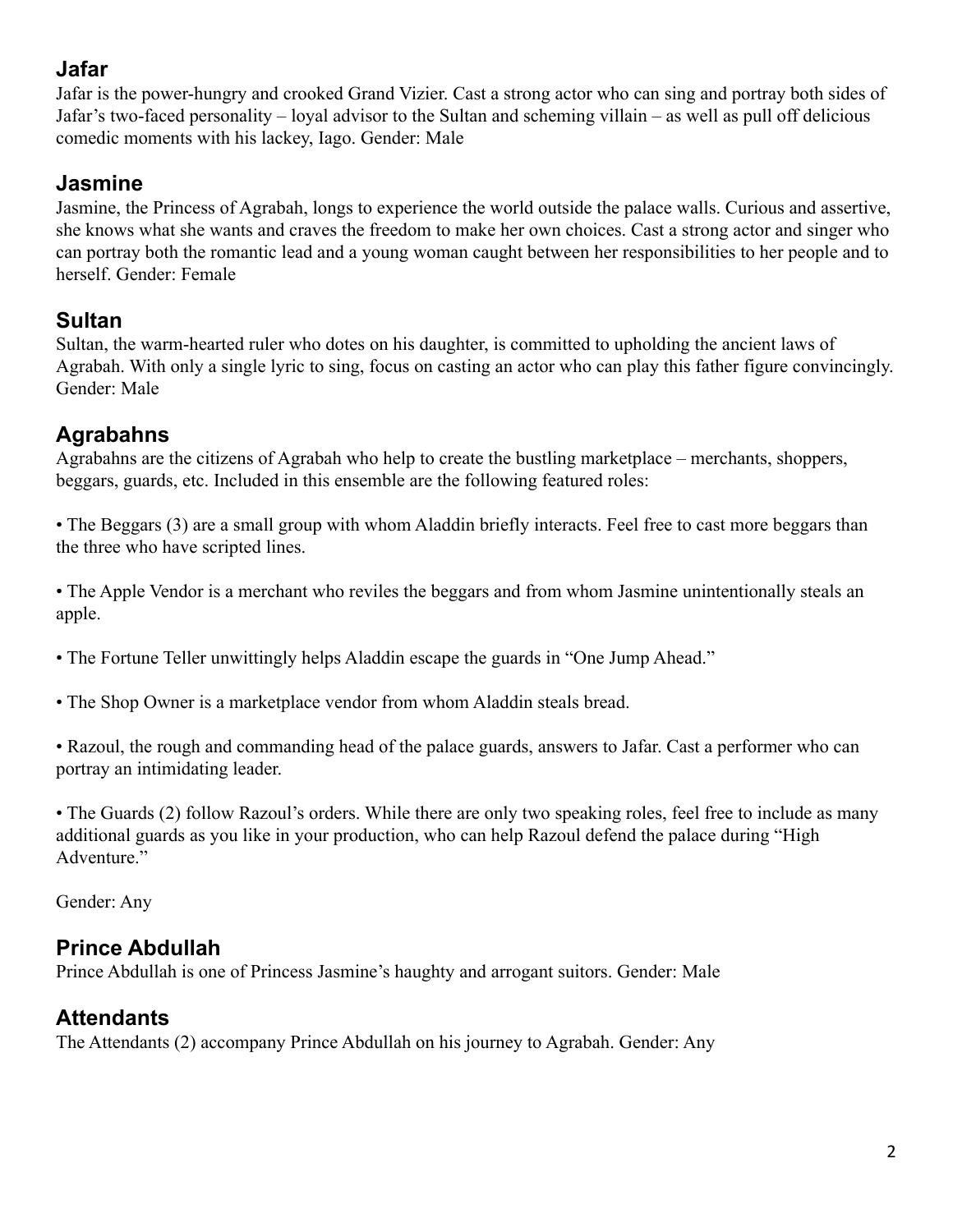### **Spooky Voice**

The mysterious Spooky Voice, conjured by Jafar, reveals the location of the lamp. This voice can be recorded, come from offstage, or with creative staging, come from an ensemble performer onstage. Gender: Any

#### **Cave of Wonders**

The Cave of Wonders is the ominous voice that instructs Aladdin to fetch only the lamp from the treasures within. This voice can be created in a variety of ways, much like the Spooky Voice. Gender: Any

### **Ensemble**

The Ensemble in "Friend Like Me" is conjured by Genie to help wow Aladdin by singing, dancing, and assisting in performing fun and fabulous magic tricks. Gender: Any

## **Entourage**

The Entourage, led by Aladdin's three pals, helps to create the visually spectacular parade through the palace in "Prince Ali." Gender: Any

# **Show Song List**

- Overture / Arabian Nights
- One Jump Ahead
- One Jump Ahead (Reprise) / Proud of Your Boy
- These Palace Walls
- Babkak, Omar, Aladdin, Kassim
- Friend Like Me
- Prince Ali
- A Whole New World
- High Adventure
- Prince Ali (Reprise)
- Finale

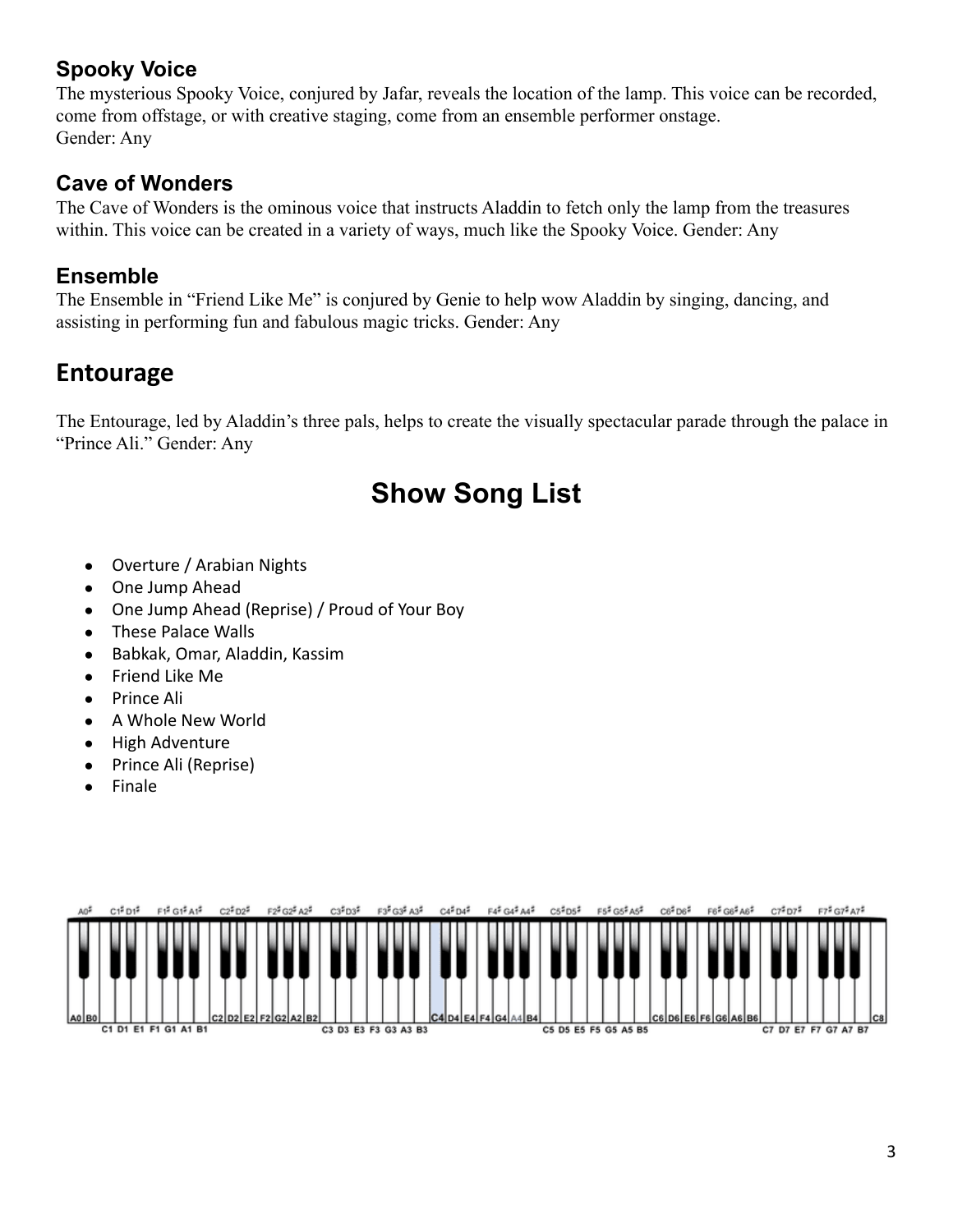

# Auditions: What to Expect

AUDITION LOCATION: First Presbyterian Church 621 College Ave, Wooster

AUDITION DATES: *Required: Sign up in advance to reserve your slot at wacpac.org*

Tuesday, March 29th 6:00 pm – 9:00 pm

Wednesday, March 30th 6:00 pm – 9:00 pm

Monday, April 4th 6:00 pm – 9:00 pm

COVID-19: WaCPAC is following the CDC guidelines. At this time, masks are optional. This is subject to change if the CDC changes their recommendations. All cast members and parents/guardians will be required to sign a Covid Waiver/Agreement upon casting.

Prior to audition, you must:

Complete audition form online - INCLUDE ANY SCHEDULING CONFLICTS this is imperative! *If we are later informed of major scheduling conflicts (long vacations, for example) that we were not made aware of at auditions, we have the right to recast you to a different role.*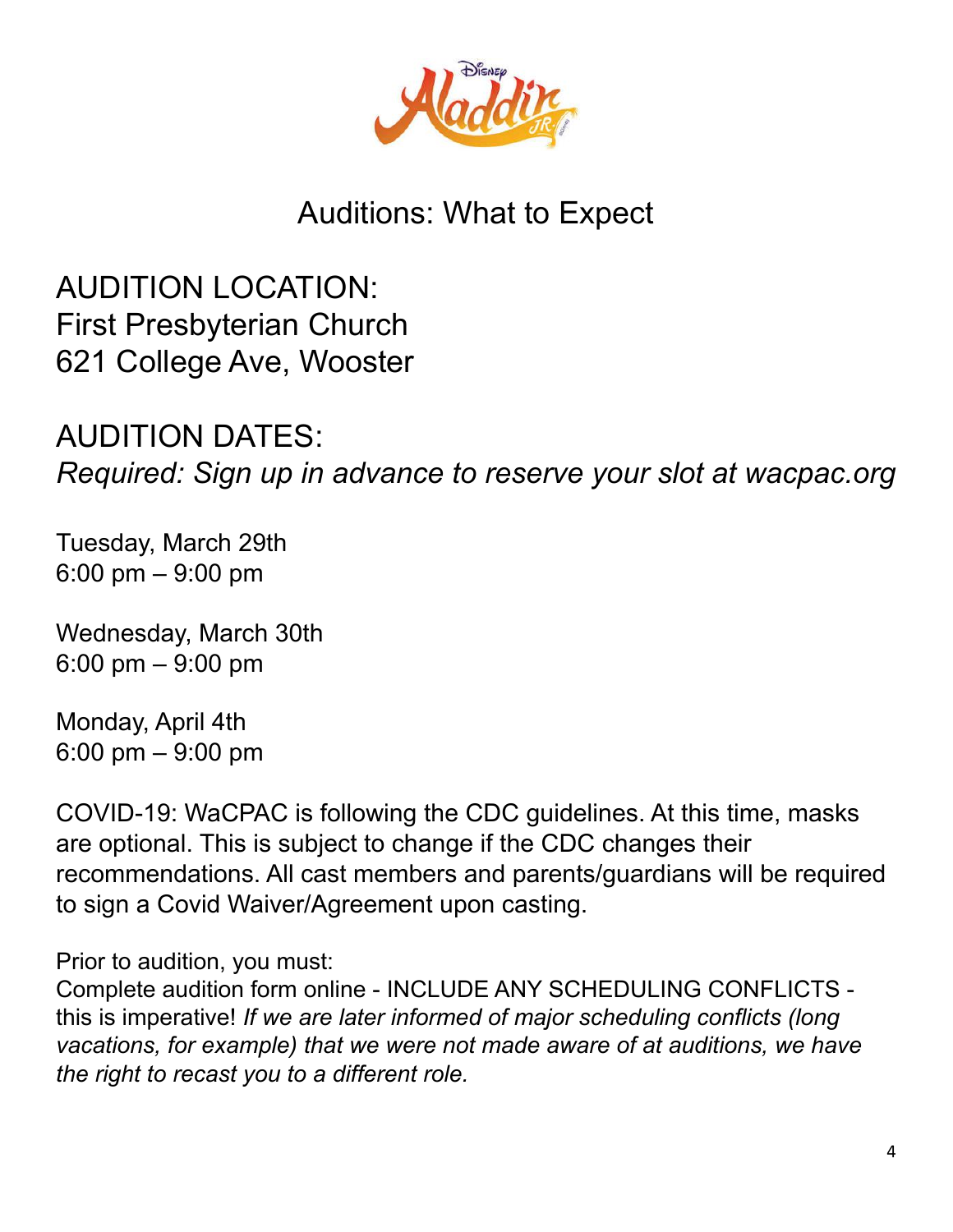## AND

Complete online, including actor and parent/guardian signatures: Consent & release form

You will only attend auditions during the hour you signed up for (8 auditioners per hour)! Please arrive 5 minutes early and come to the upstairs room in First Presbyterian to wait for your audition time to start. Follow the signs posted.

- **● What do I do when I arrive to the upstairs waiting room?**
	- 1. Sign in and have your picture taken. Ensure all required forms have been completed online.
	- 2. Wait patiently until you are called into the audition area.

# **● What will the audition be like?**

First, we want you to relax and have FUN! Take this opportunity to show us your personality and skills. The more confident and energetic you are, the more we can see your capabilities.

# Your audition will involve two components. You must participate in both: Vocal & Reading

# 1. VOCAL:

As part of your audition, you'll be asked to sing. You will sing individually for the directors. For this show, we'd like auditioners to choose and prepare a *well-known song* OR a song from our "Audition Song List". Go to our website at wacpac.org. Please provide an instrument/karaoke track (check YouTube).

- **● Why should I choose a well-known song or song from the song list?** Many times, auditioners sing a song that the directors are not familiar with, so it is difficult to gage whether or not they are singing on pitch. The directors then ask the auditioner to sing another song, like "Happy Birthday" or "Twinkle Twinkle" in order to assess for pitch. Having auditioners sing not one but TWO songs, only adds to the length of auditions. We prefer you provide accompaniment music, as opposed to singing a cappella.
- **● What if I don't get to sing my whole song?**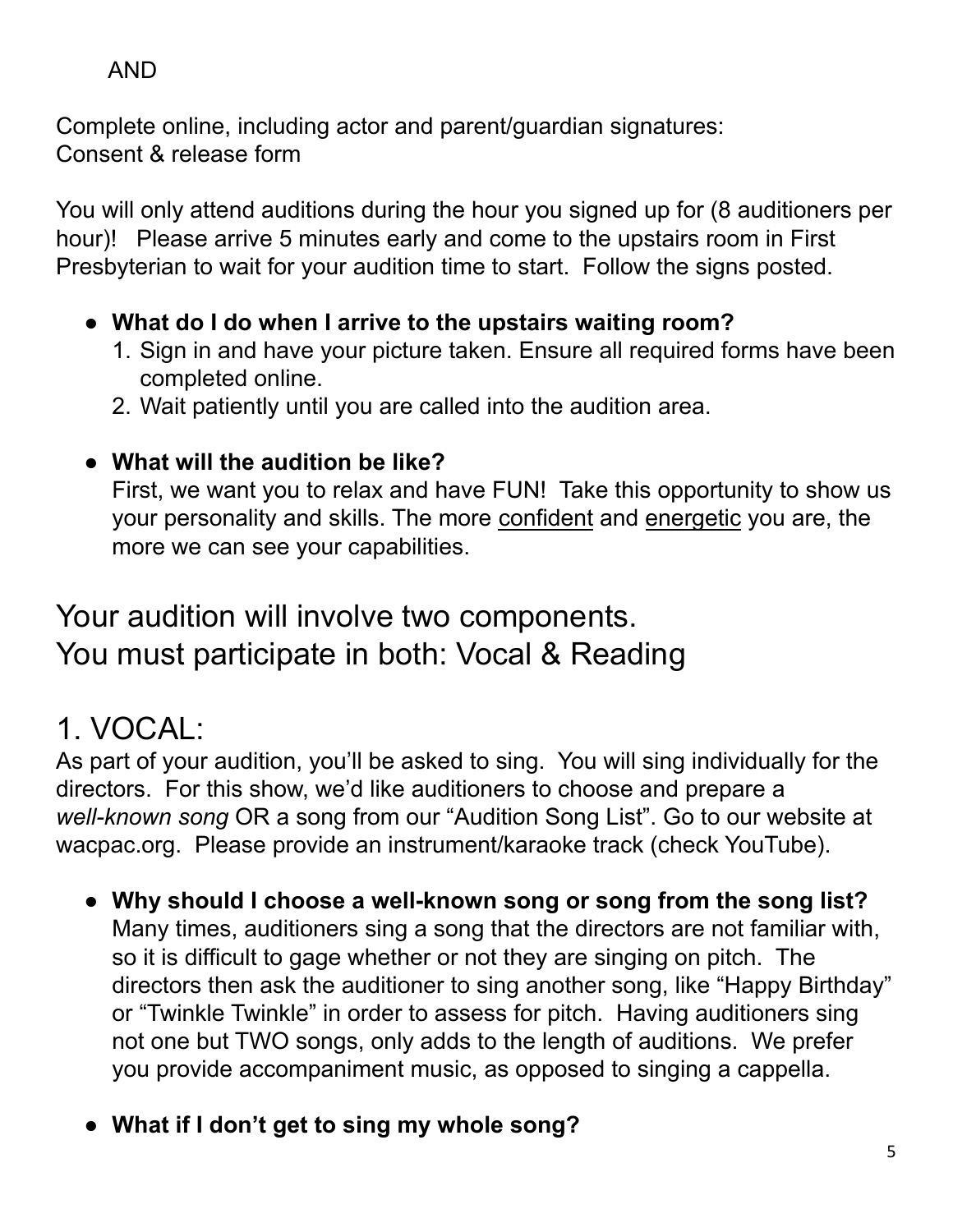Don't worry if you are interrupted and don't get to finish your song. This will happen with everyone and only means that we have heard enough of your voice to give us a good idea of your sound. You may also be asked to sing some scales to give us an idea of your vocal range.

# 2. READING:

You will also be asked to read lines from the script along with other auditioners. You do not have to read a certain part in order to get that same part in the play! By just reading any character you can give us a good idea of your abilities. Remember to speak loudly, clearly and put as much expressive energy into your reading as you can.

## **● When am I done with auditions?**

You are finished when you have completed the singing and acting portions of the audition.

**● Can I come back and audition for the same thing twice?**

This is not encouraged. If you feel a need to do so, speak with the director.

## **● What if I get "called back"?**

Callback auditions mean that we would like to see you audition again for some reason. It does not necessarily mean that you are guaranteed a part. We just need to find out more before we make our casting decisions. Callbacks are Wednesday April 6th from 6:00pm – 8:00pm and chosen auditioners will be notified by directors by email.

## **● What if I am not "called-back"?**

It does not necessarily mean you haven't been cast. You could not be called back and still be cast in the show. *Please do not contact the directors to inquire if you've been cast or called back.*

### **● When will I know if I have been cast in the show?**

**●** The cast list will be posted by Saturday April 9th on the WaCPAC Facebook site and at wacpac.org. YOU MUST CONFIRM THAT YOU ACCEPT YOUR ROLE, by sending an email to wacpactheater[@gmail.com](mailto:jenettekarger@gmail.com) by end of day Sunday, April 10th. Once you accept, you are committed and we will be counting on you!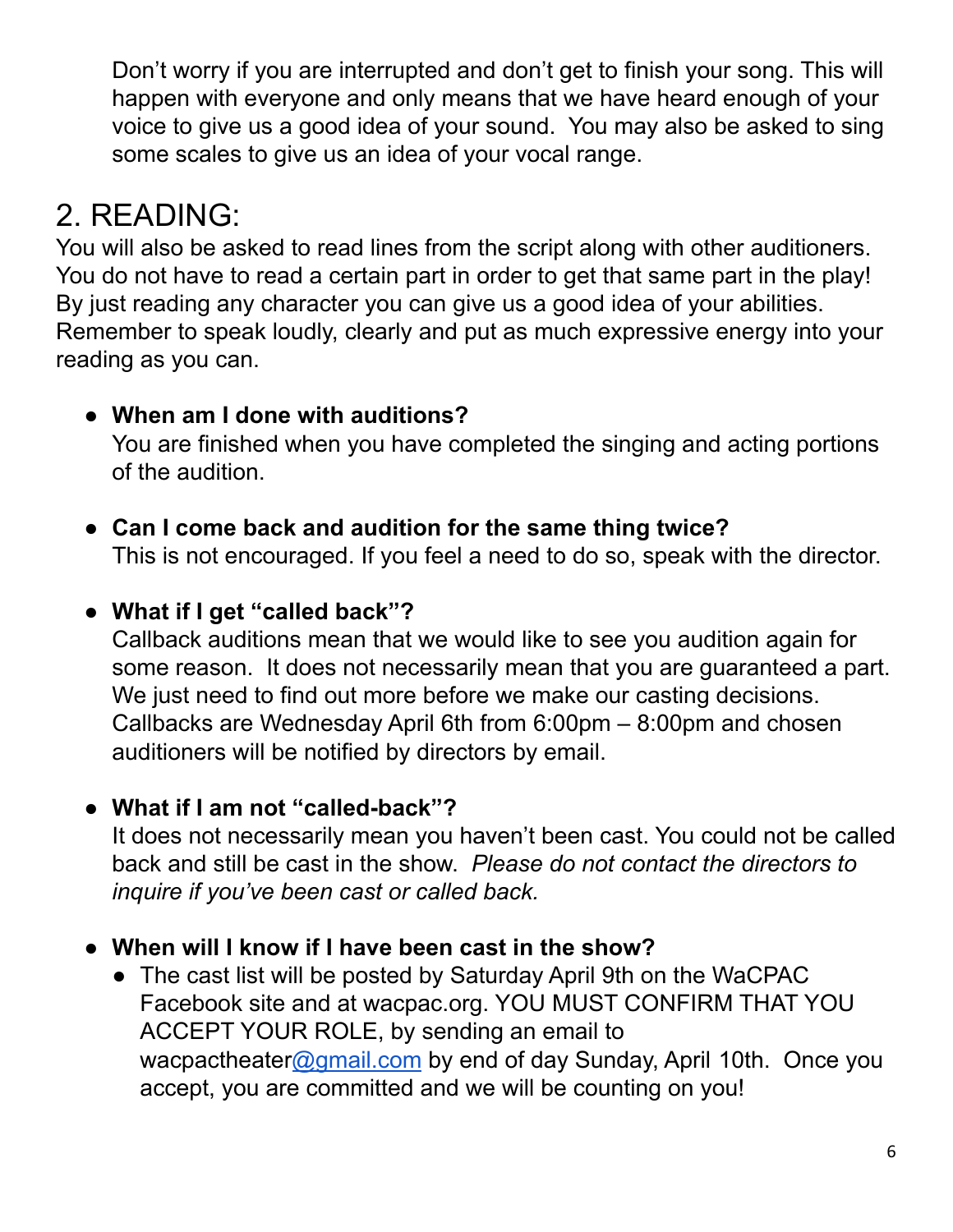- **●** If you are not cast in the show, you will likely be disappointed. Please consider becoming involved in the production in some other way. No production is successful without the work of the crew! We will need help with lights, sound, props, make-up, costumes, backstage crew, publicity, tickets, set-building, etc. We hope that Disney's Aladdin Jr. will be a fun and meaningful experience for everyone involved, in whatever capacity they participate.
- **●** If you are cast, but not in the role you wanted, please continue with the production. Unfortunately, some people take these decisions very personally and leave the production entirely. The directors must always do what is best for the success of the show and although we wish we could give everyone a speaking role, it's just not possible! Chorus members are integral to a show and still have an AWESOME theatre experience. We hope that cast members will support each other and choose to be happy and supportive of their castmates.

## Special notes:

Attendance is mandatory for all of Tech Week (June 6-9) and all performances (June 10-11, 17-19). **If you have a conflict during those dates, you will not be cast.** If you are unaware of a conflict and it arises after the show has been cast, you may be asked to leave the production. This is not to be mean, but it is ESSENTIAL to have the full cast present for tech week and performances!

If you accept your role as an actor in the cast, you will be asked to put in a minimum of four hours working backstage, with set building, painting, costumes, or wherever you are needed most. We will need this commitment from every actor. If you are not willing to put in this extra time, please do not audition. Parent volunteers are also an essential part of our productions' success.

## **● When will the first meeting be held?**

All PARENTS/GUARDIANS will be expected to attend a *Virtual* Parents' Meeting on Tuesday April 19th @ 6:00pm via Zoom. If you have a conflict and cannot attend, let us know at wacpactheater@gmail.com or call Jenny @ 818-298-7308. Scripts are required for each actor and cost \$10 each and t-shirts will be available for purchase - money will be collected via online purchase unless by special request. The cast read thru will be held at 6:00pm on Wednesday April 20th at First Presbyterian Church.